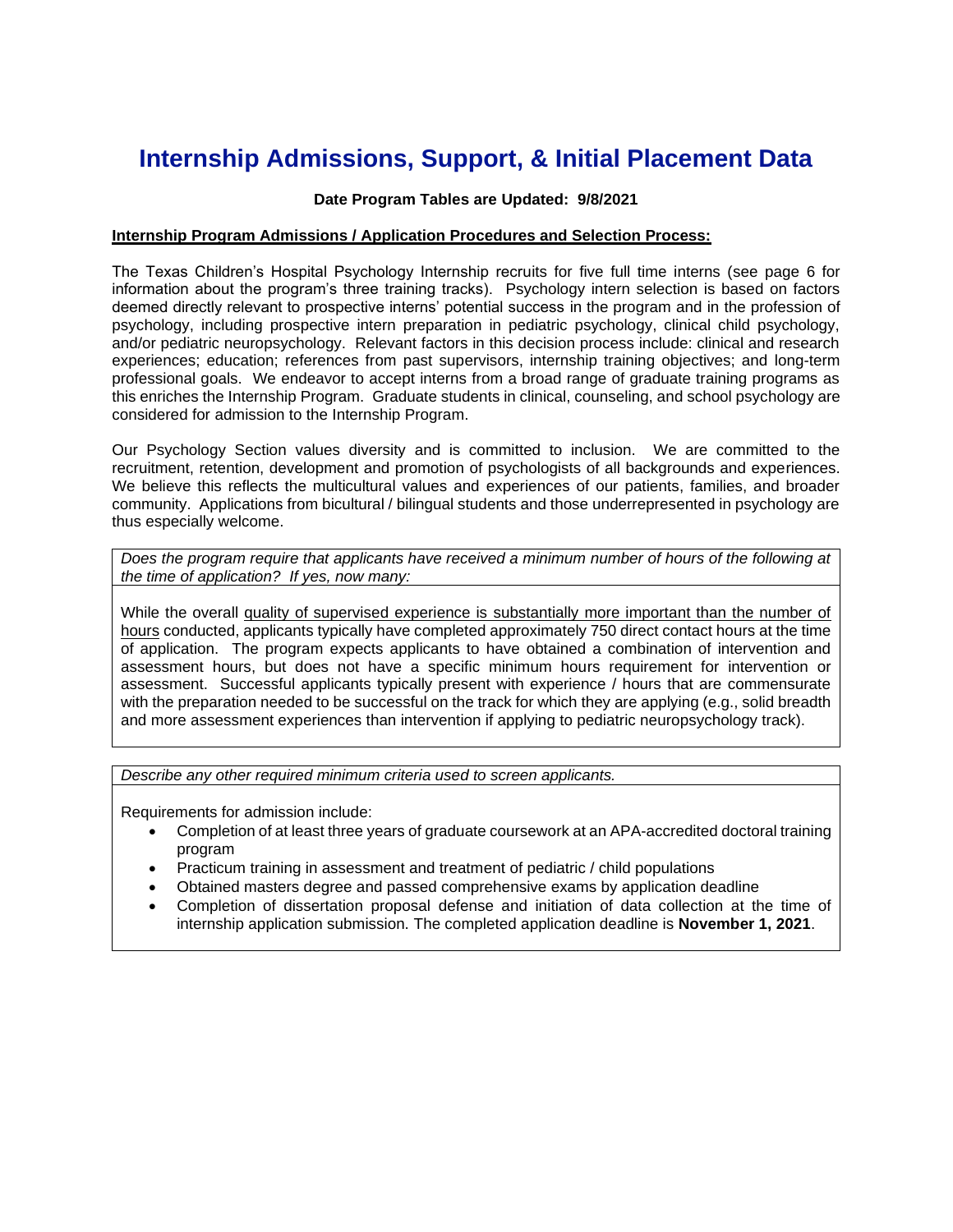In order to apply, prospective interns should submit their completed application via the AAPI Online Applicant Portal by **November 1, 2021 by 11:59pm CST**.

The AAPI Online Portal is accessed through the Association of Psychology Postdoctoral and Internship Center's (APPIC) online application service. [http://www.appic.org](http://www.appic.org/) .

**To be considered, the following materials must be submitted through the APPIC's Online Service by November 1, 2021:**

- **Cover Letter (letter of intent)**
	- **Please include statement of career goals and interest in the Texas Children's Hospital Psychology Internship through the Department of Pediatrics at Baylor College of Medicine.**
	- **Please clearly specify within your cover letter in bold type the name of the training track(s) for which you are applying (see page 6 for names of training tracks).**
- **Curriculum Vitae**
- **APPIC Application for Psychology Internship (AAPI)**
- **Official copy of all Graduate transcripts**
- **Three letters of recommendation (preferably one from applicant's academic advisor and two others from clinical supervisors).**

After all application materials have been reviewed by the Psychology Internship Selection Committee, virtual interview days (via Zoom) will be arranged for those applicants still under consideration. These virtual interviews will be conducted in January on select Mondays and Fridays (precise days to be determined). These interview days will include an internship training program and Psychology Section overview and virtual tour, individual interviews with several training faculty supervisors, and a meeting with the current intern class. Please feel free to contact us for more information at any time at [PsychologyInternship@TexasChildrens.org.](mailto:PsychologyInternship@TexasChildrens.org)

The Texas Children's Hospital Psychology Internship Program adheres to Baylor College of Medicine's diversity and inclusion policies (e.g., affirmative action, equal employment, and disability policies) as well as other applicable BCM employment policies. The internship program also supports and agrees to abide by the APPIC policy that no person at this training facility will solicit, accept, or use any ranking-related information from any intern applicant prior to the Internship Match. The internship follows APPIC Match Policies; applicants should register for the match. Please directly contact the APPIC office with any policy issues:**APPIC Central Office** 10 G Street, NE Suite 750 Washington DC 20002 [Appic@aol.com](mailto:Appic@aol.com) Phone: 202-589-0600 Fax: 202-589-0603.

Following receipt of the computerized match results, matched candidates will be contacted via telephone. Applicants will be required to complete BCM's credentialing process before a formal internship offer can be extended. Per BCM policy, the credentialing process involves a criminal history check, health screening, and a reference check.

The TCH Psychology Internship Training Program requires a full-time commitment. Accordingly, any additional outside employment/coursework is discouraged, and rarely permitted. If permitted, it must be pre-approved by the Director of Training.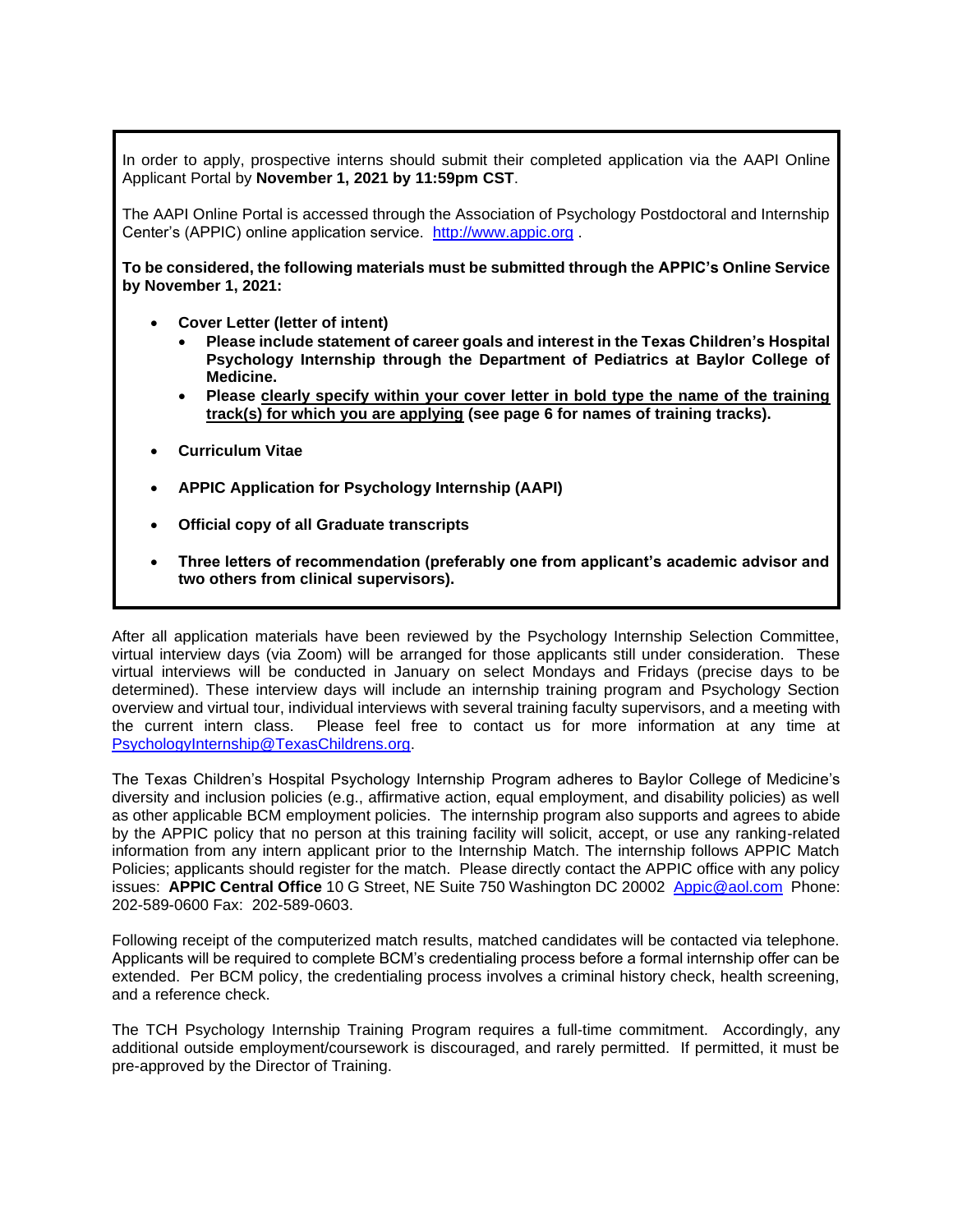## **Stipend and Benefit Support:**

| Annual Stipend/Salary for Full-time Interns                                                                                                                                                                  |           | \$34,500 |
|--------------------------------------------------------------------------------------------------------------------------------------------------------------------------------------------------------------|-----------|----------|
| Annual Stipend/Salary for Half-time Interns                                                                                                                                                                  | <b>NA</b> |          |
| Program provides access to medical insurance for intern?                                                                                                                                                     | Yes       |          |
| Trainee contribution to cost required?                                                                                                                                                                       | Yes       |          |
| Coverage of family member(s) available?                                                                                                                                                                      | Yes       |          |
| Coverage of legally married partner available?                                                                                                                                                               | Yes       |          |
| Coverage of domestic partner available?                                                                                                                                                                      | Yes       |          |
| Hours of Annual Paid Personal Time Off (PTO and/or Vacation)                                                                                                                                                 | 208*      |          |
| Hours of Annual Paid Sick Leave                                                                                                                                                                              | 96        |          |
| In the event of medical conditions and/or family needs that require extended leave,<br>does the program allow reasonable unpaid leave to interns/residents in excess of<br>personal time off and sick leave? | Yes       |          |

Other Benefits: In addition to medical insurance, interns have the option to purchase dental and vision benefits for themselves, with the option of adding family members at a standard price. Interns are also entitled to participate in the medical school's Flexible Spending Accounts, 403B tax-deferred investment plan, and BCM Wellness Program. Malpractice insurance is provided. \$450 in professional funds to be used for approved professional endeavors (e.g, virtual conference attendance/registration, poster printing, etc are expected to be available, pending budget approval.. The intern stipend and benefits are provided by Baylor College of Medicine.

\*Note: Paid personal time off is comprised of 7 BCM paid holidays, 4 paid floating time off, and 15 additional paid time off to be used for vacation and personal days. Additionally, interns receive 5 days of professional release time for in person or virtual conferences or other professional development activities approved by the training director.

|                                                                                                                                  | 2017-2020 |                 |
|----------------------------------------------------------------------------------------------------------------------------------|-----------|-----------------|
| Total # of interns who were in the 3 cohorts                                                                                     | 15        |                 |
| Total # of interns who did not seek employment because they<br>returned to their doctoral program/are completing doctoral degree | 0         |                 |
|                                                                                                                                  | Post doc  | <b>Employed</b> |
| Community mental health center                                                                                                   | 0         | 0               |
| Federally qualified health center                                                                                                | 0         | 0               |
| Independent primary care facility/clinic                                                                                         | 1         | $\Omega$        |
| University counseling center                                                                                                     | 0         | 0               |
| Veterans Affairs medical center                                                                                                  | O         | O               |
| Military health center                                                                                                           | ∩         | 0               |
| Academic health center                                                                                                           | 12        | 1               |
| Other medical center or hospital                                                                                                 | 0         | 0               |
| Psychiatric hospital                                                                                                             | 0         | O               |
| Academic university/department                                                                                                   | 0         | 1               |
| Community college or other teaching setting                                                                                      | 0         | Ω               |

#### **Initial Post-Internship Positions:**